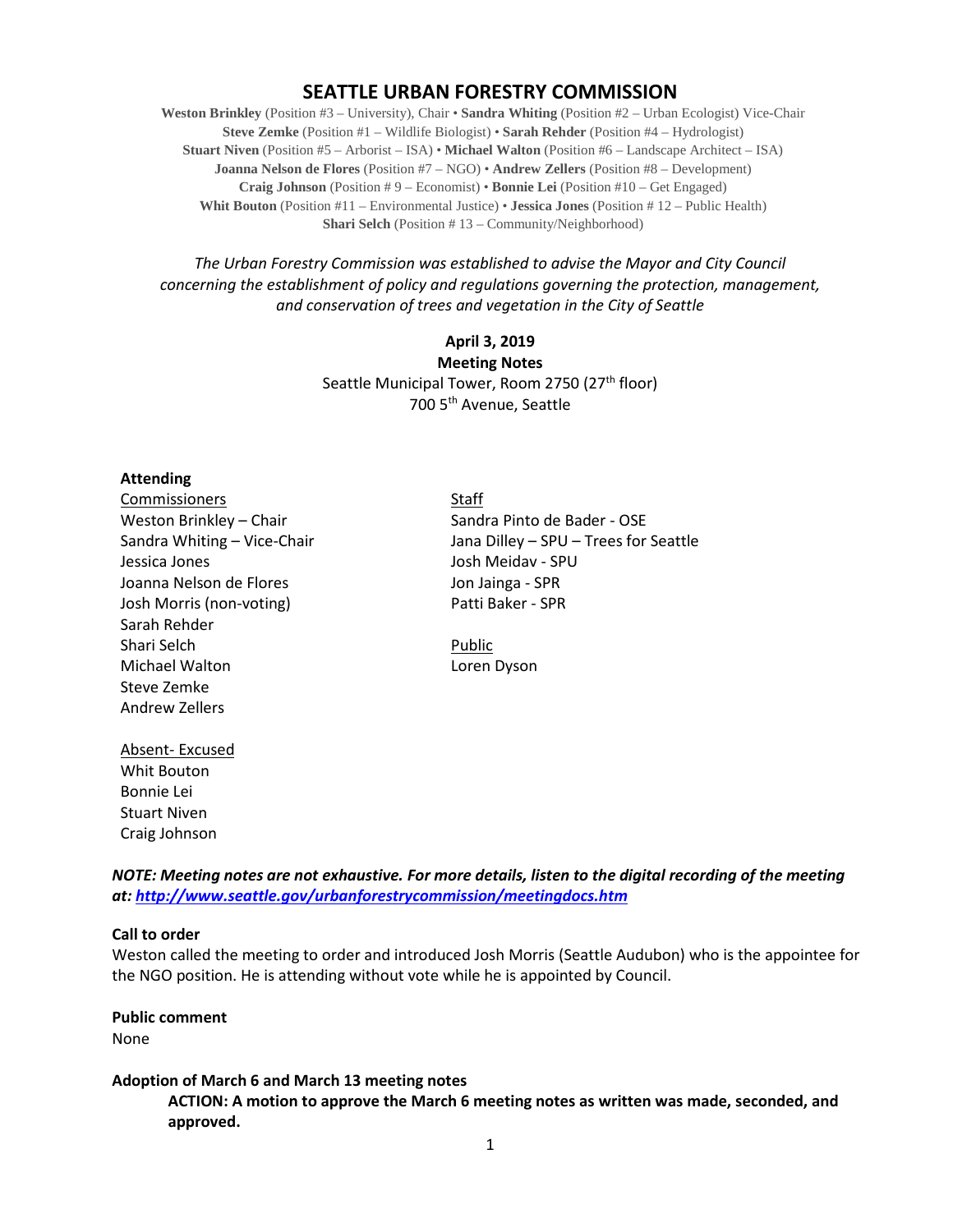#### **ACTION: A motion to approve the March 13 meeting notes as amended was made, seconded, and approved.**

### **Trees for Seattle**

Jana Dilley supervises the Trees for Seattle program, which is interdepartmental in nature and is housed in SPU.

Trees for Seattle's work falls in four categories:

- 1. Outreach, communications, and technical assistance
	- a. Engaged 1,458 people that participate in volunteer events
	- b. The monthly newsletter has over 3,000 subscribers
	- c. Provided technical assistance to over 300 requests
	- d. The program has 747 Facebook followers this is a great way for people to learn about their events. They've also put Facebook ads (they did this during the last snow storm).
- 2. Volunteer Engagement
	- a. 1,310 volunteer hours
	- b. 17 tree walks
	- c. Two tree stewardship events
	- d. Two volunteer skills building trainings
	- e. 268 public trees cared for
- 3. Residential planting
	- a. 1,000 trees planted at 50 households. Send people tree watering reminders every two weeks in the summer. They spend most resources for outreach to communities that are underrepresented and with low canopy levels. Currently are focusing on Rainier Beach.
	- b. Two structural pruning classes for 50 people.
	- c. Two right tree/right place workshops for 3 people.
	- d. 23 trees planted for 11 elderly/disabled residents.
	- e. 5-year support contract signed.
- 4. Interdepartmental, community, and regional work
	- a. 92 people engaged on Park(ing) Day. Do an urban forestry display somewhere in the city every year.
	- b. 60 volunteers, 9 partners, and 14 trees planted on Arbor Day.
	- c. 39 City Light referrals engaged, 44% completed planting.
	- d. Two sections added to Urban Forestry Story Map.

# *NOTE: Meeting notes are not meant to capture the whole conversation. For more details, specifically for Q and A, refer to the digital recording of the meeting at:*

*<http://www.seattle.gov/urbanforestrycommission/meetingdocs.htm>*

Urban Forestry Equity

- 225 people engaged in UFMP phase I outreach.
- 161 historically under-represented participants.
- 43 households in new south Seattle planting workshop tree delivery pilot.

#### 2019 Goals

- Onboard shoreline street ends to Tree Ambassador program.
- Launch new volunteer/event registration portal.
- Move Tree Walks to a mobile app.
- Community focused urban forest engagement in Rainier Valley, including additional tree planting.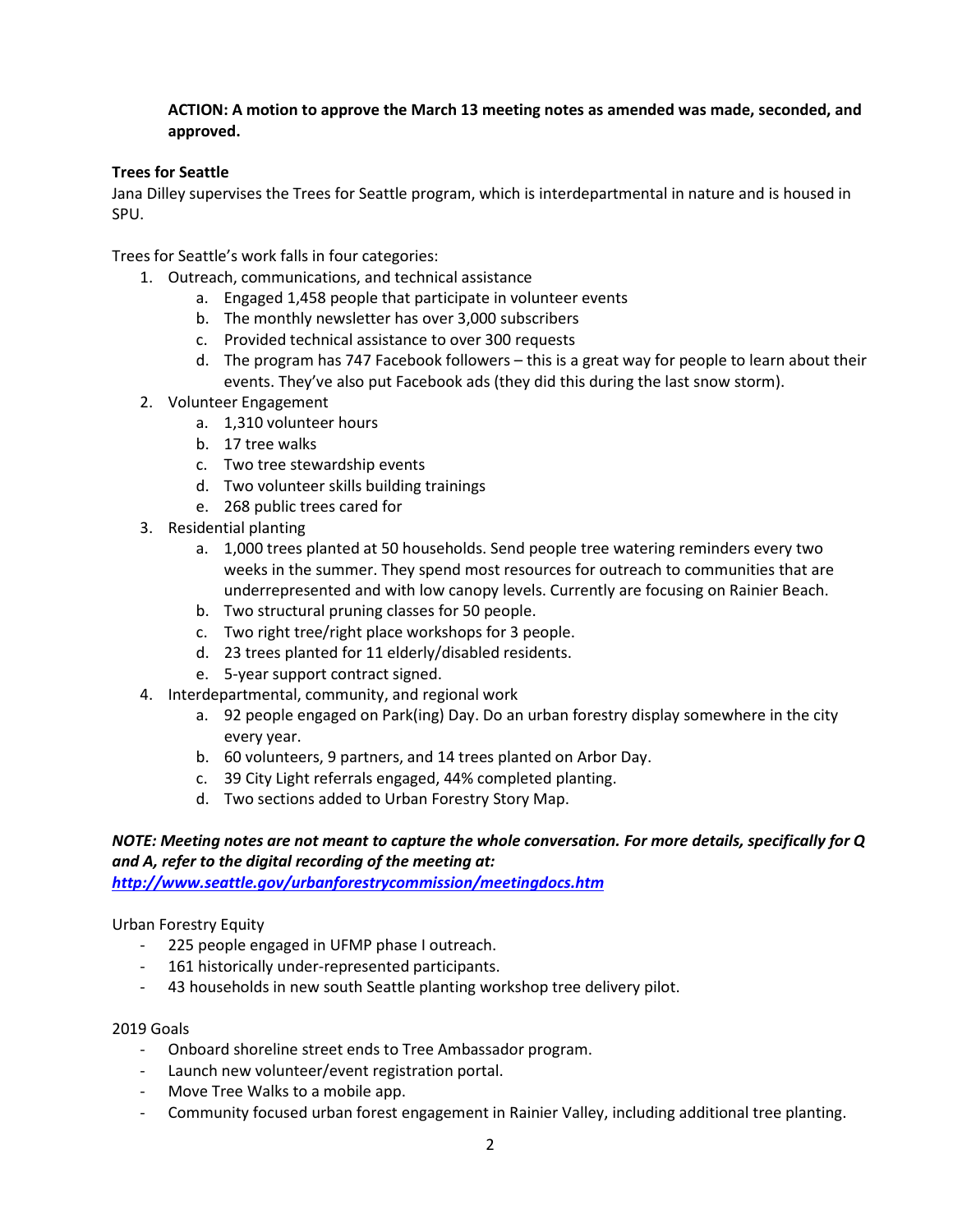- Phase II engagement for UFMP update.

#### **SPU briefing**

Josh Meidav spoke about management of trees on SPU property. Works on Seattle's creeks, salmon watersheds, etc., Sr. Environmental Analyst in Urban Ecosystems Programs in SPU.

## *NOTE: Meeting notes are not meant to capture the whole conversation. For more details, specifically for Q and A, refer to the digital recording of the meeting at:*

*<http://www.seattle.gov/urbanforestrycommission/meetingdocs.htm>*

Customer service: SPU is a customer service-oriented utility. The areas they focus on in relation to urban forestry are:

- Monitoring of potential hazards.
- Preventative maintenance and pruning.
- Hazard mitigation and removal.

Meadowbrook pond is one of the sites SPU maintains. There are over 150 bird species. It's located at NE 35<sup>th</sup> and 105<sup>th</sup> NE (across from Meadowbrook pool).

Partnerships:

- Scopes and prepares sites for volunteer and community events.
- Provides on-site staff and material technical assistance and guidance for volunteer events.
- Supports Citywide urban forestry work through participation in Trees for Seattle, Urban Forestry Core Team (Urban Forest Management Plan update, etc.), and Green Seattle Partnership efforts.
- Participates with community watershed groups for promotion of native riparian forest restoration.

Urban Forest and Landscape Vegetation Asset Management Inventory: Overview

- Need for inventory of SPU-managed urban forest and landscape vegetation (59 sites across the City, some sites are co-managed with SPR and/or SDOT).
- Proactive vegetation management and promotion of urban ecosystem values.
- Piloted field survey in 2018 based on custom-built ArcGIS Collector application, modified approach of SDOT's street tree inventory application.

Definition and Tools

- Vegetation assets: individual trees, tree stands, shrubs, turf.
- Parameters: species (native, ornamental, or invasive), cover, height, diameter, condition, management recommendations.
- Tools: forestry measurement tools, ArcGIS Collector, MS Excel, iTree Eco, vegetation identification resources, tablet, and smartphone.
- He also has a mobile app on his cell.
- Pilot Year Results (2018)
	- 11 sites.
	- 463 trees inventoried.
	- Structure: cover = 3.6 ac; most common = Douglas fir, incense cedar, swamp white oak; 25% native;  $60\% < 6''$  dbh.
	- Function: air pollution removal = 188.5 lbs/yr; Carbon sequestration = 4.3 tons; Oxygen production = 11.4 tons/yr; avoided runoff =  $11,100$  cubic ft/yr.

Making the connection between healthy urban forests and watersheds and the benefits derived is something the make available to SPU management for decision-making.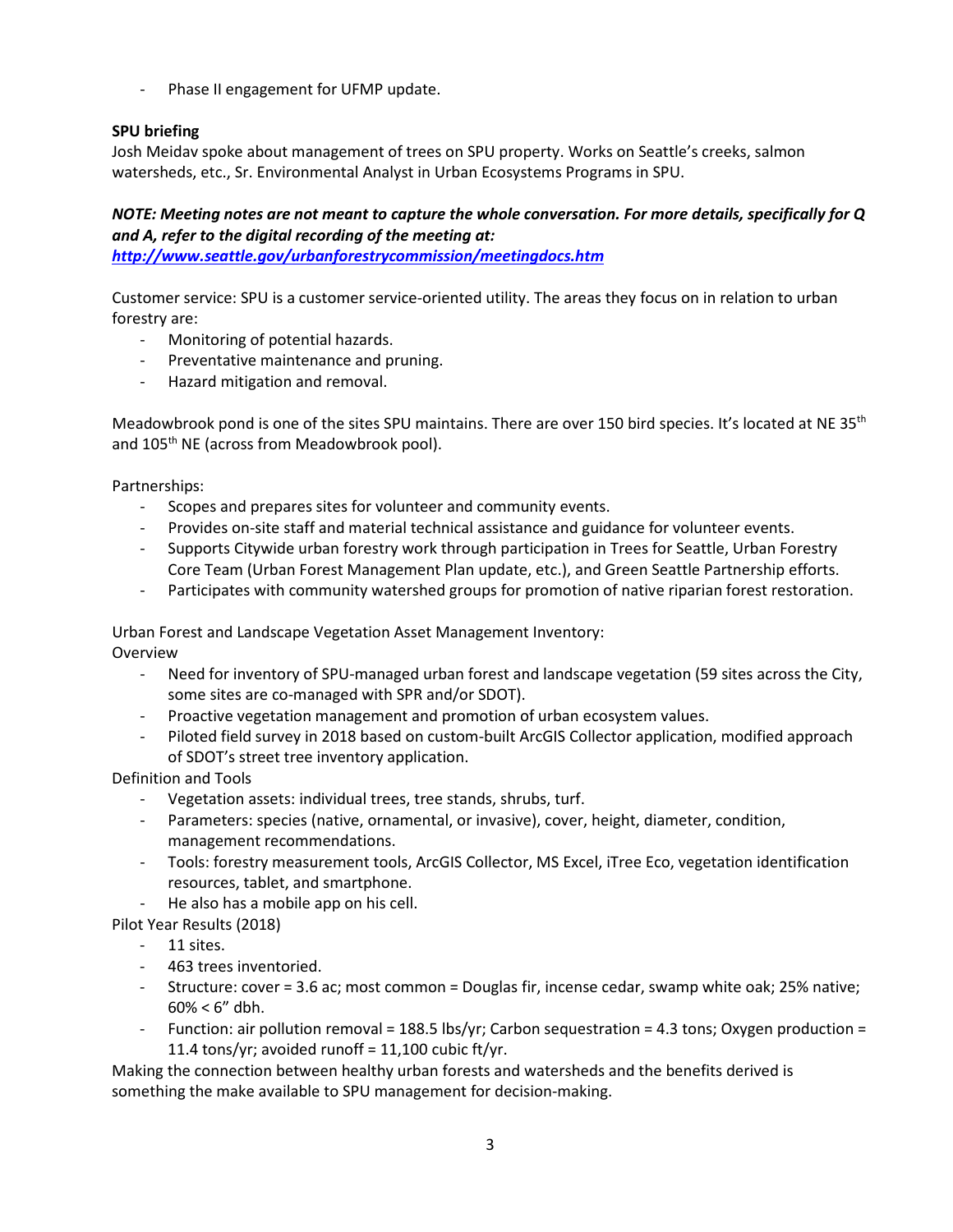2019 goals:

- Continue commitment to responsive and equitable customer service and line of business urban forestry and landscape vegetation work.
- Continue support for inter-departmental and Citywide strategic efforts and native forest restoration.
- Refine urban forest survey and ArcGIS Collection Urban Forest and Landscape Vegetation application.
- Complete urban forest field survey for the majority of south end sites.
- Re-run iTree Eco analyses for cumulative survey ecosystem structure and function.

UFC question: are you planning on sharing this information with the public to make them aware of all these benefits?

Answer: yes. It probably will happen in 2020 and potentially though an online story map.

UFC question: would you possibly use the data to advocate for support? Answer: they are scaling to see how much canopy can be increased in SPU land and increase native conifer planting.

#### **Parks briefing**

Jon Jainga and Patti Bakker presented the overview for Seattle Parks and Recreation (SPR).

SPR's mission:

SPR provides welcoming and safe opportunities to play, learn, contemplate and build community, and promotes responsible stewardship of the land. We promote healthy people, a healthy environment, and strong communities.

Jon shared SPR's org chart and showed where the Natural Resources Unit forestry unit resides.

- 6,400 acres of parkland
- 485 developed parks
- Est. 300,000 trees
	- o 2001 tree policy update
	- o New viewpoint policy and task force

\$163,000,000 total budget 1,200 employees NRU \$7.9 M operating budget 63 full time staff \$3.2M in capital investment funding GSP, tree replacement, forest restoration and soft-surface trails.

# Green Seattle Partnership

Goals:

- Restore and maintain the forested parklands and designated natural areas of Seattle.
- Expand and galvanize an informed, involved, and active community around forest restoration and stewardship.

Accomplishments

- 1,600+ acres in restoration.
- 194 acres mulched.
- Over 1 million plants in the ground.
- 2,454 acres weeded.
- A million volunteer hours.
- 347,242 professional crew hours.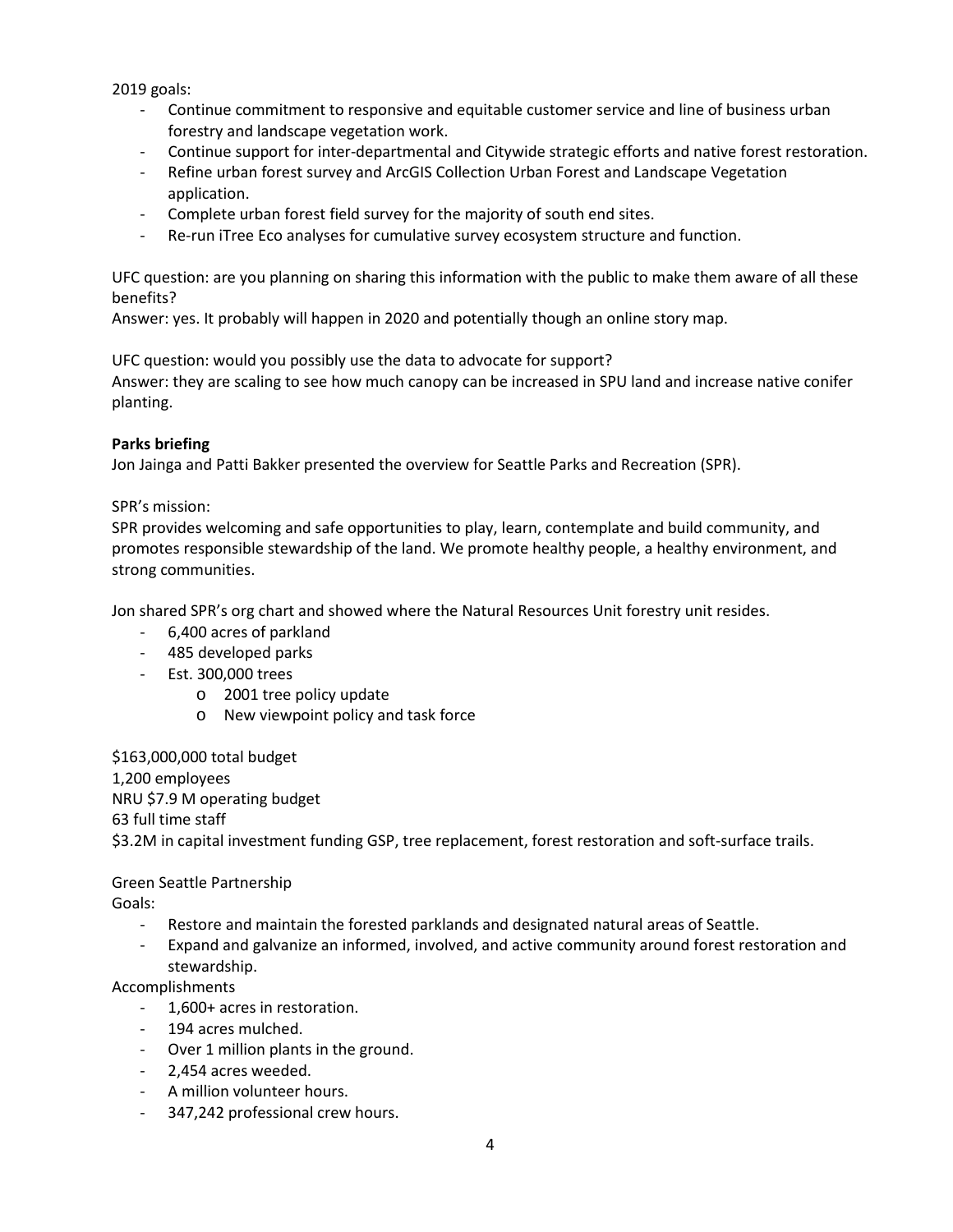Joanna mentioned that the GSP is funded by the Parks District and the next six-year term funding is coming up. There will be public outreach and input opportunities in May. It's important to advocate for continued GSP funding. City Council will approve how the next 6years of funding will be allocated.

It's important to have increased funding per acre now that the most difficult acres are still needing restoration, and the number of acres that now need to be maintained keeps on increasing and the Operations and Maintenance funding is not yet in place.

## *NOTE: Meeting notes are not meant to capture the whole conversation. For more details, listen to the digital recording of the meeting at[: http://www.seattle.gov/urbanforestrycommission/meetingdocs.htm](http://www.seattle.gov/urbanforestrycommission/meetingdocs.htm)*

#### **Tree Regulations conversation**

Weston spoke to the UFC about the work Sandra, Weston and Steve have been doing to improve the last draft of the tree ordinance legislation. Next week, we'll spend the whole session discussing.

**Public comment** None

**New Business** None

**Adjourn**

**Public input: See next page.**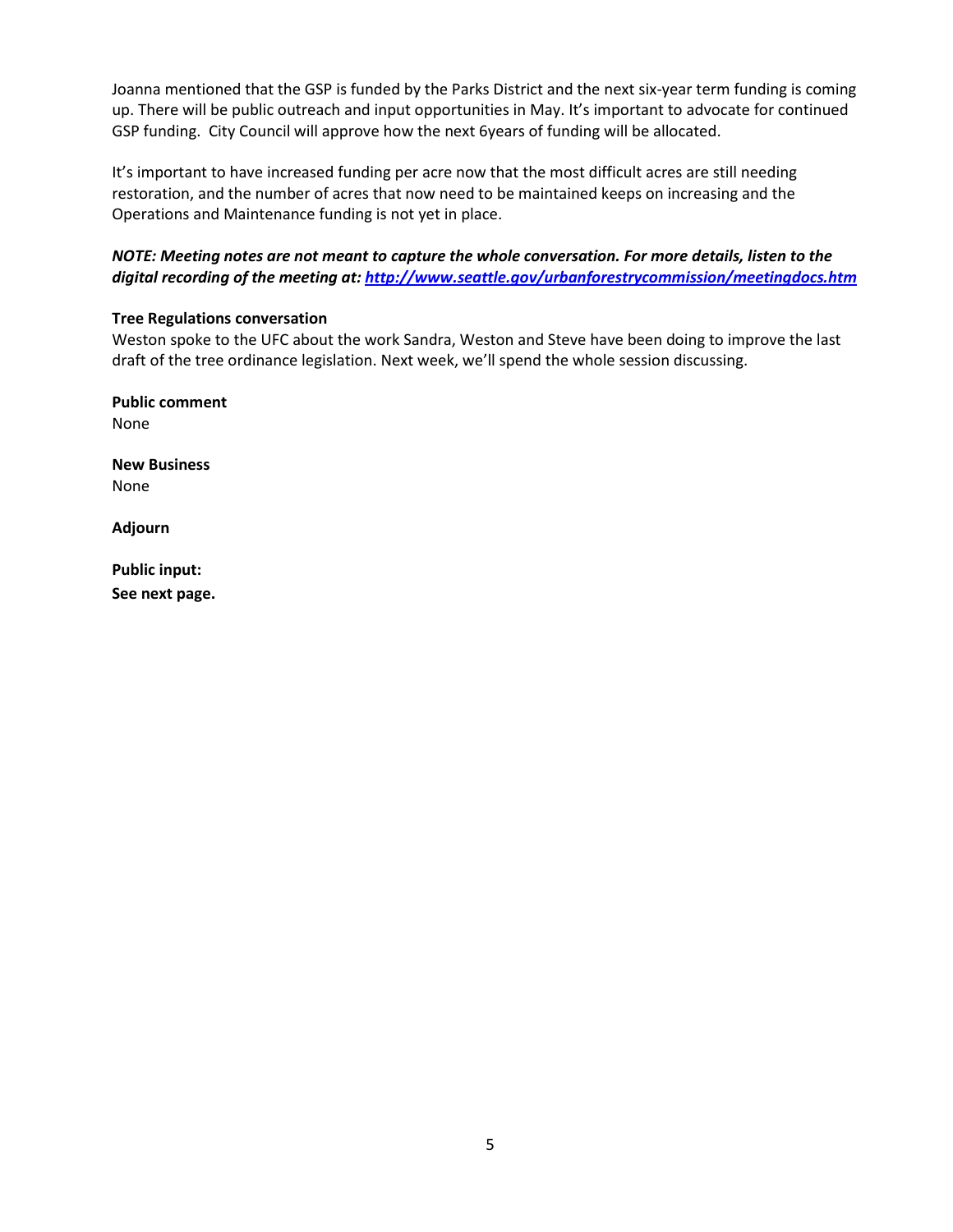**From:** David Moehring <dmoehring@consultant.com> **Sent:** Thursday, March 21, 2019 7:34 PM **To:** SCI\_Code\_Compliance <SCI\_Code\_Compliance@seattle.gov> **Cc:** DOT\_SeattleTrees <Seattle.Trees@seattle.gov>; TreesForNeighborhoods <TreesForNeighborhoods@seattle.gov>; Bagshaw, Sally <Sally.Bagshaw@seattle.gov>; Johnson, Rob <Rob.Johnson@seattle.gov>; DOT\_LA <DOT\_LA@seattle.gov>; PRC <PRC@seattle.gov> **Subject:** Wedgwood over-sized development wipes clean protected tree grove **Importance:** High

Dear Seattle stewards of the urban forest -

Please look at the **severe tree loss** from a subdivided single-family lot violating the tree ordinance. Three plainly unattractive and oversized houses have been planted in the wake.

- Tree grove removed; and
- massive Exceptional tree partially on right-of-way removed for... a driveway and garage!
- Single Family code requires at least 9-1/2 of tree caliper to be retained or replanted on each of these three lots.
- The three (3) lots each had buildings covering more than the allowable lot coverage  $**$ . So now there is no room for planting trees that may contribute to the urban forest tree canopy cover.
- The side yards should average 7 feet not be a continuous minim of 5 feet. Why was an easement granted to allow exceeding lot coverage limits?

THIS DESIGN EXCEED LOT COVERAGE LIMITS !

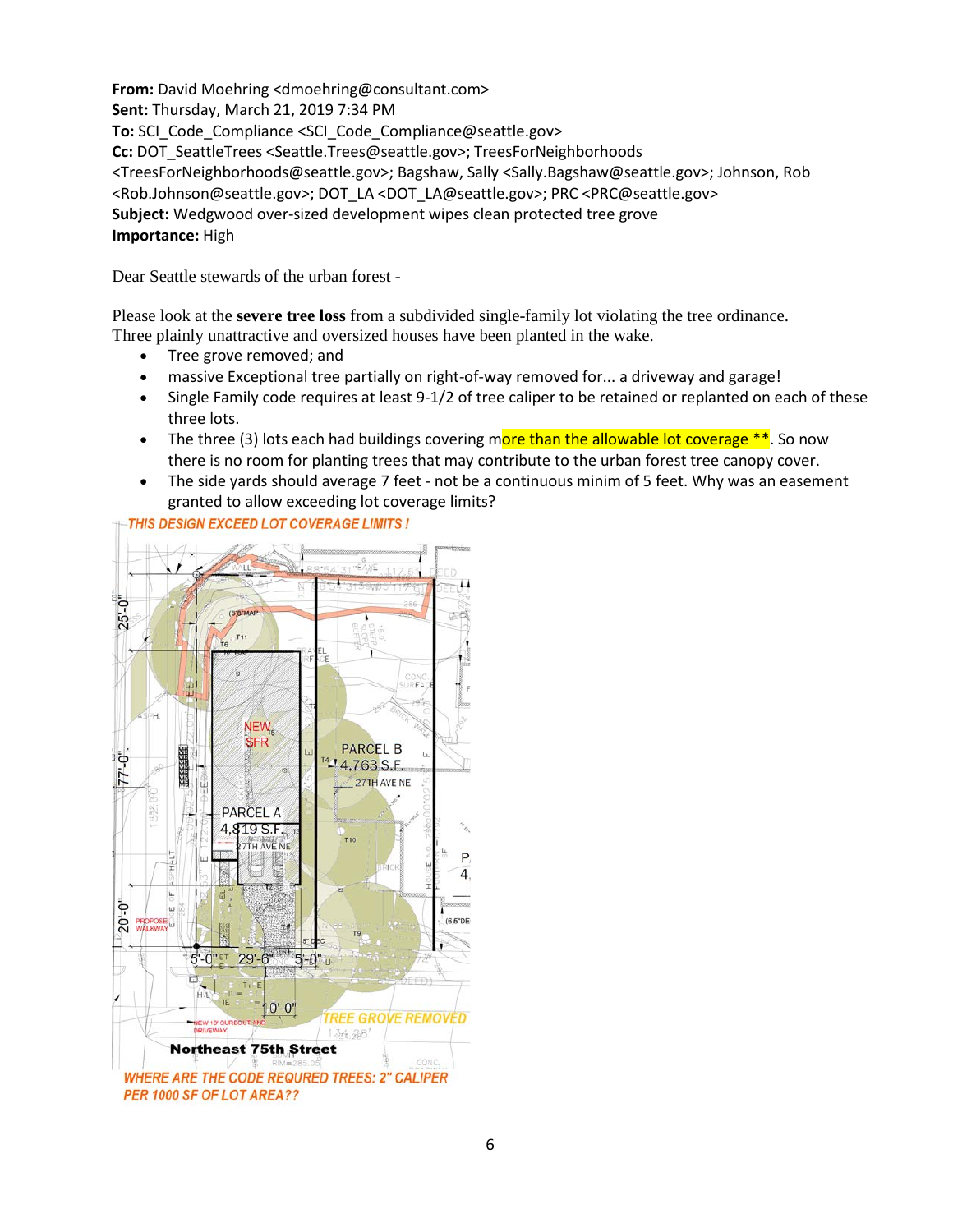Projects files by address at <http://web6.seattle.gov/dpd/edms/> or

OriginalAddress1 Link

2700 NE 75TH ST <https://cosaccela.seattle.gov/portal/customize/LinkToRecord.aspx?altId=6616576-DM>

2702 NE 75TH ST <https://cosaccela.seattle.gov/portal/customize/LinkToRecord.aspx?altId=6608192-CN>

2704 NE 75TH ST <https://cosaccela.seattle.gov/portal/customize/LinkToRecord.aspx?altId=6608193-CN>

7500 27TH AVE N[Ehttps://cosaccela.seattle.gov/portal/customize/LinkToRecord.aspx?altId=6597902-CN](https://cosaccela.seattle.gov/portal/customize/LinkToRecord.aspx?altId=6597902-CN)

Arborists report shows 11 trees, calling 2 shrublike growth of trees, and one or two as hazard trees potentially.

<http://www.seattle.gov/sdci/codes/make%C2%A0a-property-or-building-complaint>

The lot coverage is exceeded \*\* for all three new buildings: **PROJECT ADDRESS:** 2702 NE 75TH ST, #6608192 **PROJECT ADDRESS:** 2704 NE 75TH ST, #6608193 **PROJECT ADDRESS:** 2700 NE 75TH ST, #6597902 **PROJECT DESCRIPTION:** CONSTRUCT NEW SFR WITH ATTACHED PARKING PER PLAN. **LOT SIZE:** varies at approx 4819 SF each **LOT width: varies** 39.5 SF each **LOT depth: varies** 122 SF each **Side yards:** 10 Ft ; 2 at 5 feet each **Rear yard:** 25 Ft **Front Yard:** 20 Ft **Allowable Lot Coverage:** 1723-1730 Sq ft (15% of let area plus 1,000 sq feet.) **Actual Coverage Exceed Allowed:** 2205-2210 SF = (77.0 x 29.5)-(8x8) **Excessive lot coverage**= over by 482 sq ft (or approx 22' x 22') almost enough to grow a tree. **========================**

## **Side yard easement (SMC 23.44.014)**

It appears a side yard easement is utilized to reduce the required side yard on the east property line. Please provide a recorded side yard easement.

# **Backing onto arterial (SMC 23.54.030)**

NE 75th St is classified as an arterial. Per SMC 23.54.030.D.1.f.1, vehicles cannot back up onto an arterial. Please provide either a turnaround on site or a provide a safety study which addresses visibility, traffic volume and other relevant issues.

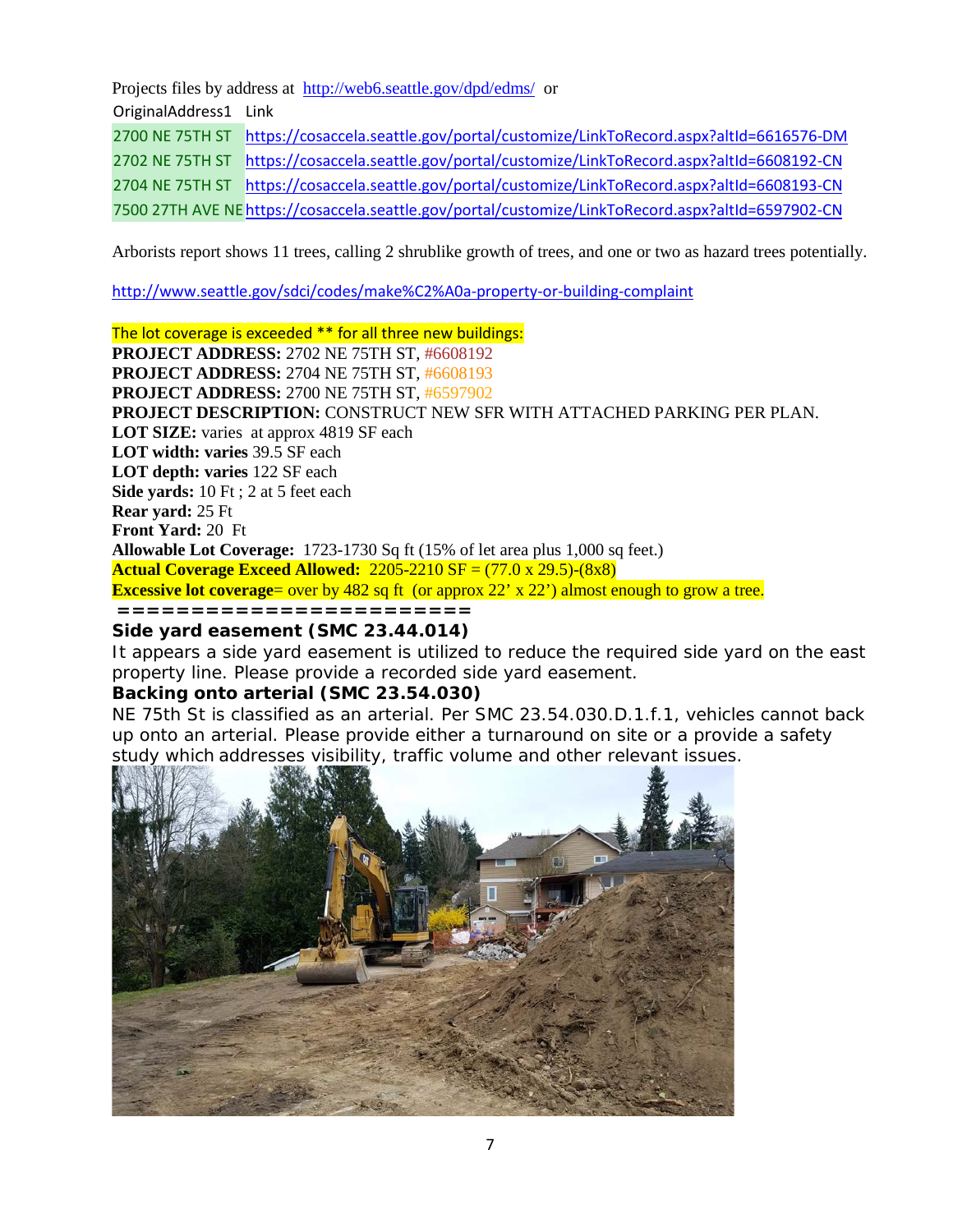| Permit<br>Class                 | Perm<br>itTyp                     | Description                                                                | EstProjec<br>t Cost | Applied<br>date | Issue<br>date | Expires<br>date | Complet<br>ed date | <b>Status</b><br>current | Original<br>address  | Link                                                                                            |
|---------------------------------|-----------------------------------|----------------------------------------------------------------------------|---------------------|-----------------|---------------|-----------------|--------------------|--------------------------|----------------------|-------------------------------------------------------------------------------------------------|
| Single<br>Family<br>/Duple      | e<br>Dem<br>olitio<br>$\mathbf n$ | Demolish existing<br>building, subject to field<br>inspection (STFI)       |                     | 9/6/2017        | 3/2/2018      | 9/2/201<br>9    | 4/9/2018           | Comple<br>ted            | 2700 NE<br>$75th$ St | https://cosaccela.seattle.gov/portal/<br>customize/LinkToRecord.aspx?altI<br>$d = 6616576 - DM$ |
| Single<br>Family<br>/Duple      | <b>New</b>                        | Establish use as and<br>construct a single-family<br>residence, per plans  | \$391,305           | 8/27/2017       | 4/13/19       | 10/13/1<br>9    | 2/27/19            | Comple<br>ted            | 2702 NE<br>$75th$ St | https://cosaccela.seattle.gov/portal/<br>customize/LinkToRecord.aspx?altI<br>$d = 6608192$ -CN  |
| Single<br>Family<br>/Duple<br>X | New                               | Establish use as and<br>construct a single family<br>residence, per plans. | \$381,869           | 8/27/2017       | $2 - 17 - 19$ | 8-27-19         |                    | <b>Issued</b>            | 2704 NE<br>$75th$ St | https://cosaccela.seattle.gov/portal/<br>customize/LinkToRecord.aspx?altI<br>$d = 6608193$ -CN  |

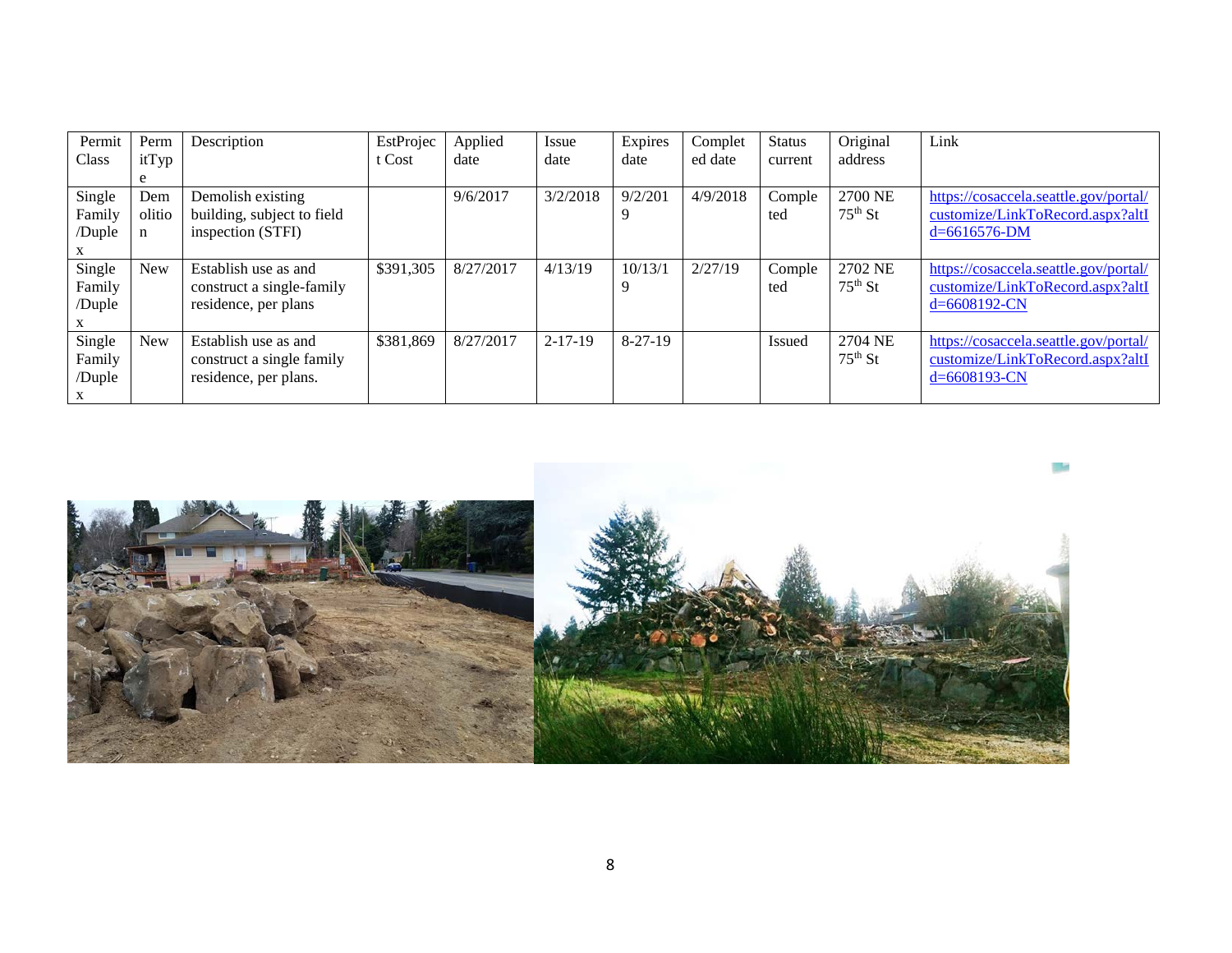**From:** Michael Oxman <michaeloxman@comcast.net>

**Sent:** Wednesday, April 03, 2019 2:37 PM

**To:** Pinto de Bader, Sandra <Sandra.Pinto de Bader@Seattle.gov>

**Cc:** DOT\_LA <DOT\_LA@seattle.gov>; Beverly Sanders <bse@speakeasy.net>; berner.casey@gmail.com; Pederson, Art <Art.Pederson@seattle.gov>; Baker J Katzenberger <br/>bscg\_katzenberger@outlook.com>; Dawn Fitzgibbons <dawn.fitzgibbons@gmail.com>; Baker Shaw <B33@bensonshaw.com>; Anne Siems <annesiemsart@gmail.com>; Julia Field <bscg.juliafield@gmail.com>; David Moehring <dmoehring@consultant.com>; Bagshaw, Sally <Sally.Bagshaw@seattle.gov>; O'Brien, Mike <Mike.OBrien@seattle.gov>; Herbold, Lisa <Lisa.Herbold@seattle.gov>; Sawant, Kshama <Kshama.Sawant@seattle.gov>; Steve Zemke (via seattle-tree-ordinance-working-group Mailing List) <seattle-tree-ordinance-working-group@lists.riseup.net> **Subject:** Seattle Urban Forestry Conference

**CAUTION:** This email originated from outside of the organization. Do not click links or open attachments unless you recognize the sender and know the content is safe.

Howdy Seattle Urban Forestry Commissioners,

It's time for a Seattle Urban Forestry Conference. It should be hosted by the Seattle Urban Forestry Commission, who would control the agenda.

When PlantAmnesty began it's joint sponsorship of it's urban forestry conference with the University of Washington 10 years ago, the city was also one of the co-sponsors. It may still be, but the agenda has changed.

This year the conference is about Climate Change, which is not the topic the citizens care about. The citizens care that trees are being removed so concrete can be poured for building foundations in the space the trees used to occupy.

The 60 page 2009 City Auditors report highlighted the lack of outreach by the municipal government, and the intent of founding the conference was to address this shortcoming. [https://wayback.archive-](https://wayback.archive-it.org/3241/20131221223641/https:/www.seattle.gov/audit/docs/PublishedReport20090515.pdf)

[it.org/3241/20131221223641/https://www.seattle.gov/audit/docs/PublishedReport20090515.pdf](https://wayback.archive-it.org/3241/20131221223641/https:/www.seattle.gov/audit/docs/PublishedReport20090515.pdf)

The audit's 6 recommendations noted lack of civic engagement, and the city's response was twofold:

1) Appoint a tree commission; and

2) Hold an annual conference.

The amount of time is meager at a typical PlantAmnesty/UW Urban Forestry Conference for exchange of ideas with folks in the audience about how Seattle tree policy is swept under the rug, and it primarily is a platform for the selected speakers (who are selected by a committee) to express their views. Policymakers commonly prefer not to inventory forests so they won't be held liable for risks of tree failure that they become aware of, but haven't the budgets to address.

The topic of this event is not about Seattle tree policy. We need our own urban forestry conference now.

Thanks for listening.

Michael Oxman

# **Highlights from the 2009 Audit**

[https://wayback.archive-](https://wayback.archive-it.org/3241/20131221223641/https:/www.seattle.gov/audit/docs/PublishedReport20090515.pdf)

[it.org/3241/20131221223641/https://www.seattle.gov/audit/docs/PublishedReport200](https://wayback.archive-it.org/3241/20131221223641/https:/www.seattle.gov/audit/docs/PublishedReport20090515.pdf) [90515.pdf](https://wayback.archive-it.org/3241/20131221223641/https:/www.seattle.gov/audit/docs/PublishedReport20090515.pdf)

# **May 15, 2009**

# **Focus:**

To review the Citys management of Seattles trees in the following areas: 1) the actions taken by the City and other stakeholders to implement the Urban Forest Management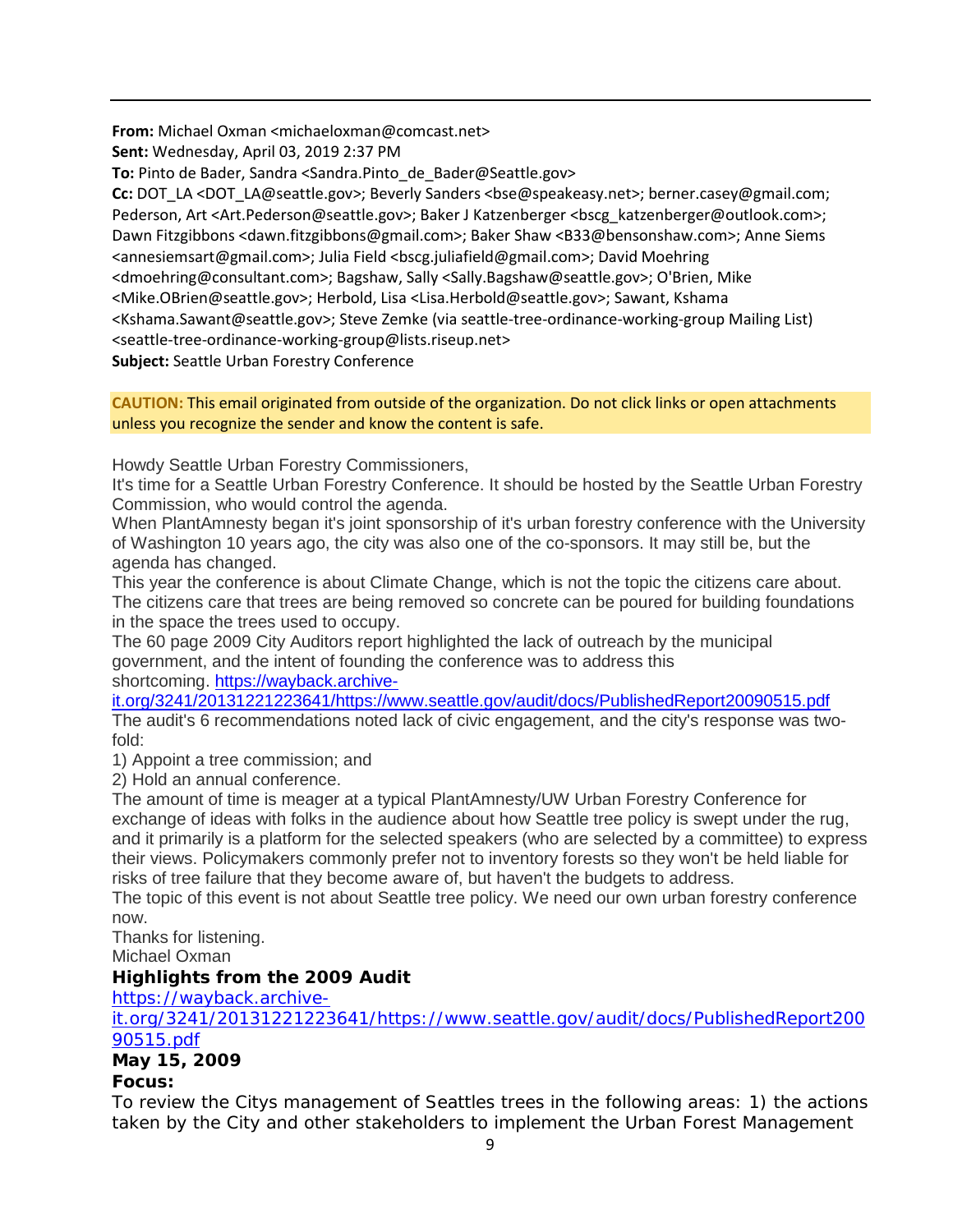Plan; 2) the challenges the City faces in attaining and sustaining the Urban Forest Management Plans goals; and 3) the approaches that may be useful for future tree management efforts.

**Results:** While the City has identified tree preservation and increased tree canopy as priorities and individual City department efforts are underway to implement these priorities, we identified the following challenges to the City's tree management efforts. The six most complex challenges are:

- 1. The Citys current tree management framework needs to be strengthened to:
	- o Ensure that the organizational entities established in the Urban Forest Management Plan are operational and effective in supporting and sustaining the Citys urban forestry goals;
	- o Unify all City departments behind a single mission through clear and demonstrated leadership by the Office of Sustainability and Environment;
	- o Develop a single, overall strategic plan for implementing the Urban Forest Management Plan that: translates the plans goals and objectives into specific activities so that managers and staff can be held accountable; describes measures to assess progress towards achieving goals and objectives; what external factors could impact the plan and how these factors could impact achieving the plans goals and objectives; and how the plan will be evaluated to know whether the City is on track or if adjustments need to be made to meet the overall goals.
- 2. Stronger cooperation and coordination is needed between stakeholders to resolve conflicts as urban forestry goals compete with utility and transportation infrastructure for limited space in the public right-of-way;
- 3. Increased emphasis on public outreach and education is needed to promote property management of privately owned trees and to encourage new tree planting to sustain and expand the Citys tree canopy;
- 4. A tree inventory is needed for making sound resource management decisions;
- 5. City goals need to include realistic funding assumptions; and
- 6. Effective development and enforcement of new tree regulations are needed to protect and increase the Citys tree canopy.

On April 3, 2019 at 6:14 AM David Moehring [<dmoehring@consultant.com>](mailto:dmoehring@consultant.com) wrote:

Despite concerns recently identified by a City arborist, the contractor cut down a row trees along the north side of 2002 NW 60th Street on Monday. They left one near tree the Exceptional cedar and what looks like 3 on the west end of the row. See attached images.

Please advise the Baker Street Community Group (who had over 100 people write in and request a public meeting in 2017 that was NEVER GRANTED) by a response to these questions as it appears they are about to start building soon.

1) why were these trees removed as a buffer to the existing building to the north? Will they be replaced?

2) were these trees exceptional per Directors Rule by the accurate species identified by the City arborist?

3) was not the driveway from 20th Ave NW moved to the north edge of the existing house to remain per the attached site plan by Site?

4) if 3 is 'yes':

- the existing trees did not need to be removed;
- where is the Exceptional cedar on the site plan;
- where does the driveway cross the critical root zone of the cedar;
- how will driveway be constructed to avoid the Cedar root zone;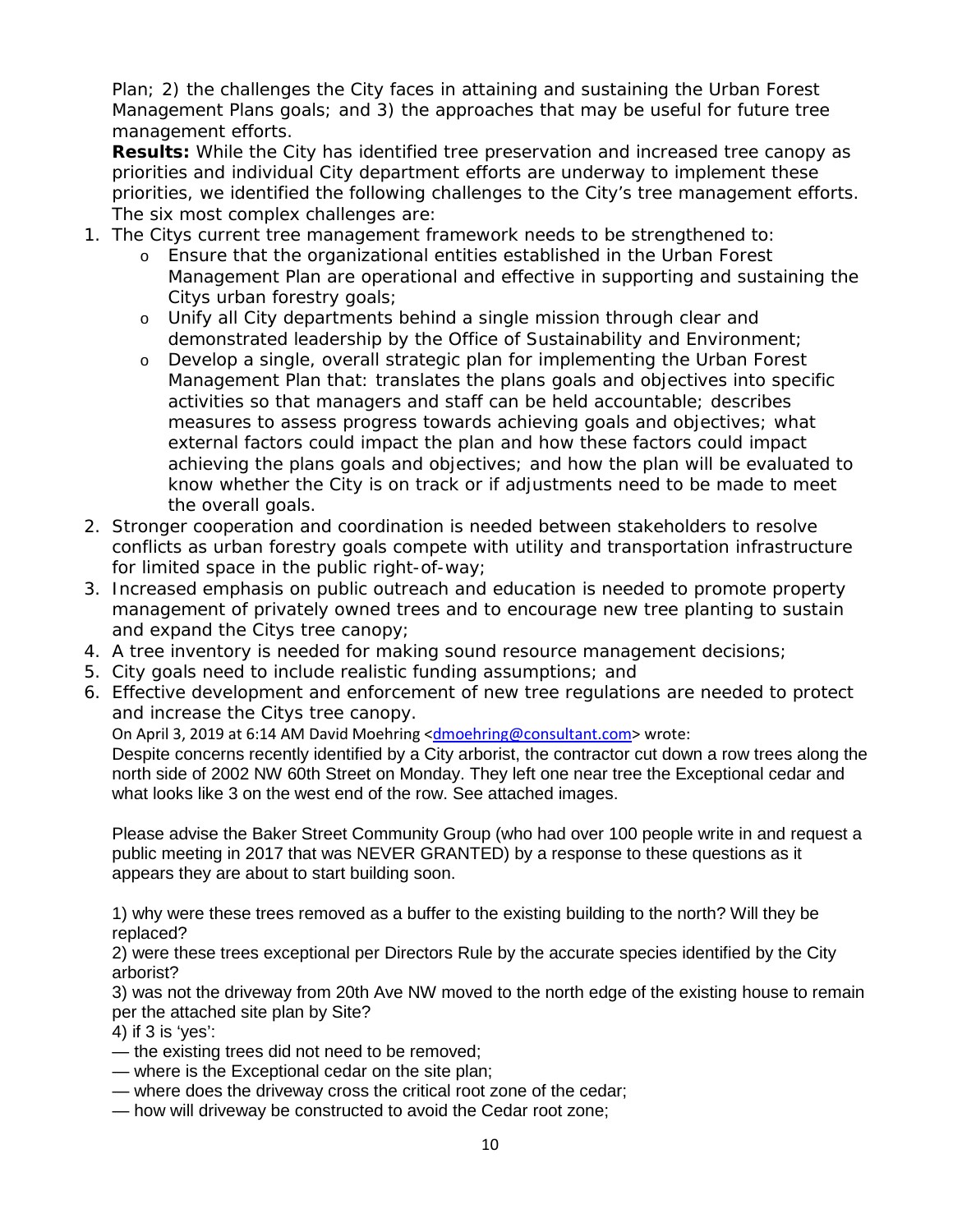— when will solid Construction barriers aligned with tree drip lines be installed by contractor and inspected by City arborists;

— is the developer required to engage an arborist to identify how the Cedar roots will be protected from damage during excavations for the proposed building... who... how many intervals... at what time ;

— who has identified root and limb pruning specifications and confirmed the time of year such pruning is allowed;

— has any hand dug tests pits (such as that performed for the sequoia at 6406 14th Ave NW) been conducted to identify the extent of the critical root system?

5) what other trees are identified and approved to be removed?

6) has the city requested a drawing to show the extent of new building excavations relative to the critical root zones of the trees? Typically these excavations go 3 to 5 feet beyond the proposed building edge.

7) has a measured and dimensioned drawing been provided for SDCI approval that demonstrates the shaping of the proposed new house at the Exceptional cedar tree, and that the root zone and canopy will not be affected?

8) The most recent plan set is from 3/1/19 and seems to now go back to the narrow driveway along 20th with a cut out there. We understood that idea was not approved given issues like emergency vehicles access to the new lot created behind 2014 NW 60th Street and not directly accessible from 60th Street. This access must be at least 10 feet wide and at least 16.5 feet clear in height. Provide a fire department approved emergency vehicle access route.

9) has SMC 23.11 been vetted with the existing site and required ultimate tree canopy required. Lowrise multifamily zone development such as this result in an average removal of 87 percent of the existing tree canopy. Trees are often replaced by inconsequential shrubs and plantings not conducive to countering heat island effects and natural habitats.

David Moehring AIA on behalf of the Baker Street Community Group

From: "Casey Berner" Date: December 31, 2018 at 4:49 PM To: [prc@seattle.gov](mailto:prc@seattle.gov) Cc: "David Moehring" Subject: Public Comment: #3031643-LU and 3031643-LU-001

Hello PRC,

I am writing today because of the new proposal at 2002 NW 60th St and the new proposed 6011 20th Ave NW.

The site plans provided to SDCI on or after December 3rd, 2018 do not include protections for exceptional trees outlined in a previous report provided to the land at 2002-2010 NW 60th including an exceptional cedar and the European Aspens as well as other trees noted by Art Pederson in his report from earlier this year.

This plan also continues to provide access to parking via 20th Ave NW and in a report from September 6th, 2018, SCDI determined access from 20th would be a significant hazard and access should come from 60th St.